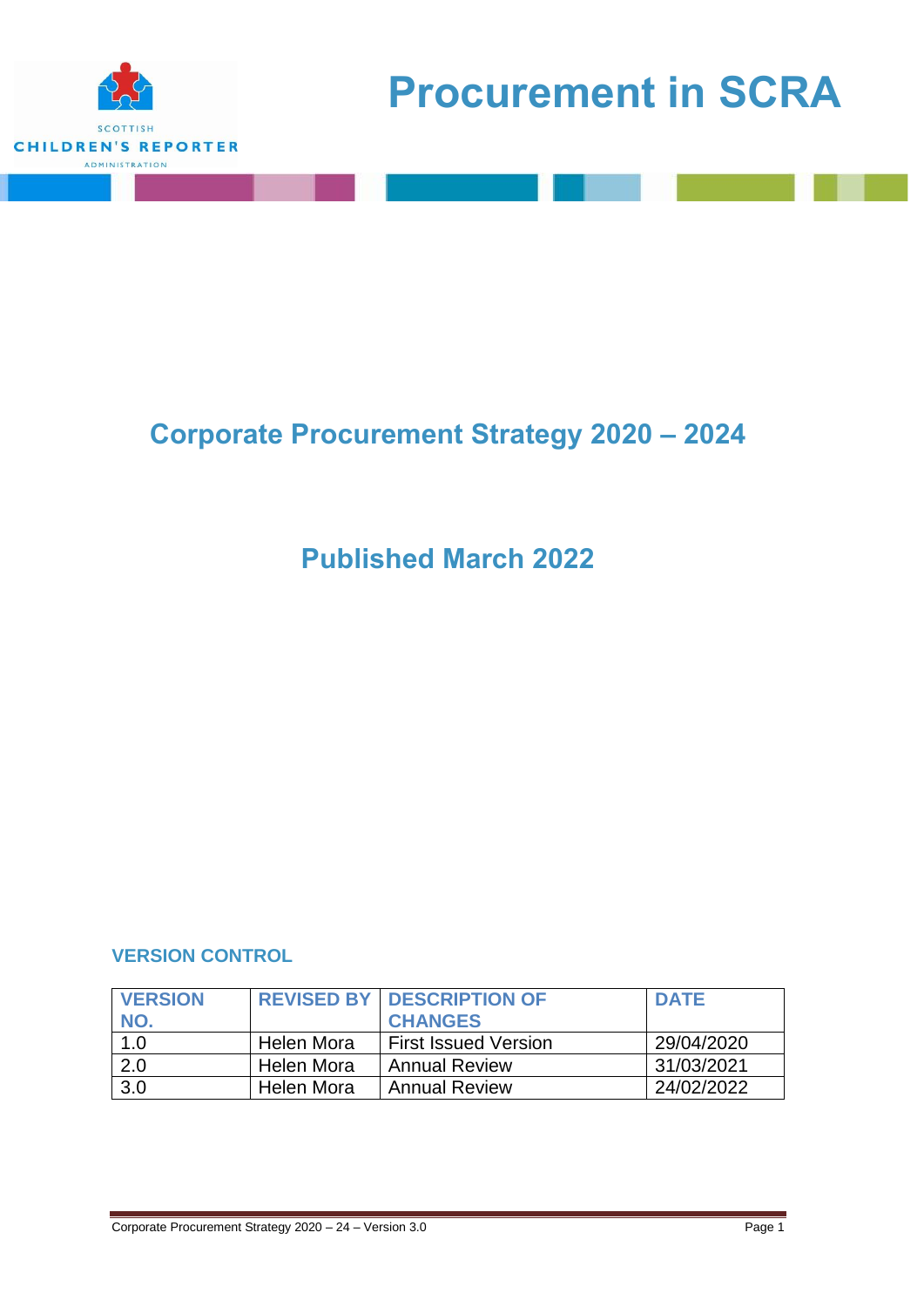## **Contents**

## Foreword

- 1. Introduction
- 2. Strategic Context
- 3. Compliance with Requirements of Section 15(5) of the Procurement Reform (Scotland) Act 2014 and Statutory Guidance
- 4. Strategic Aims
- 5. Key Priorities
- 6. SCRA's Procurement Policy & Procedures<br>7. Supporting Policies
- Supporting Policies
- 8. Spend Analysis & Value for Money
- 9. Performance Monitoring & Reporting
- 10. Annual Reporting
- 11. Ownership and contact details

Appendix A: Glossary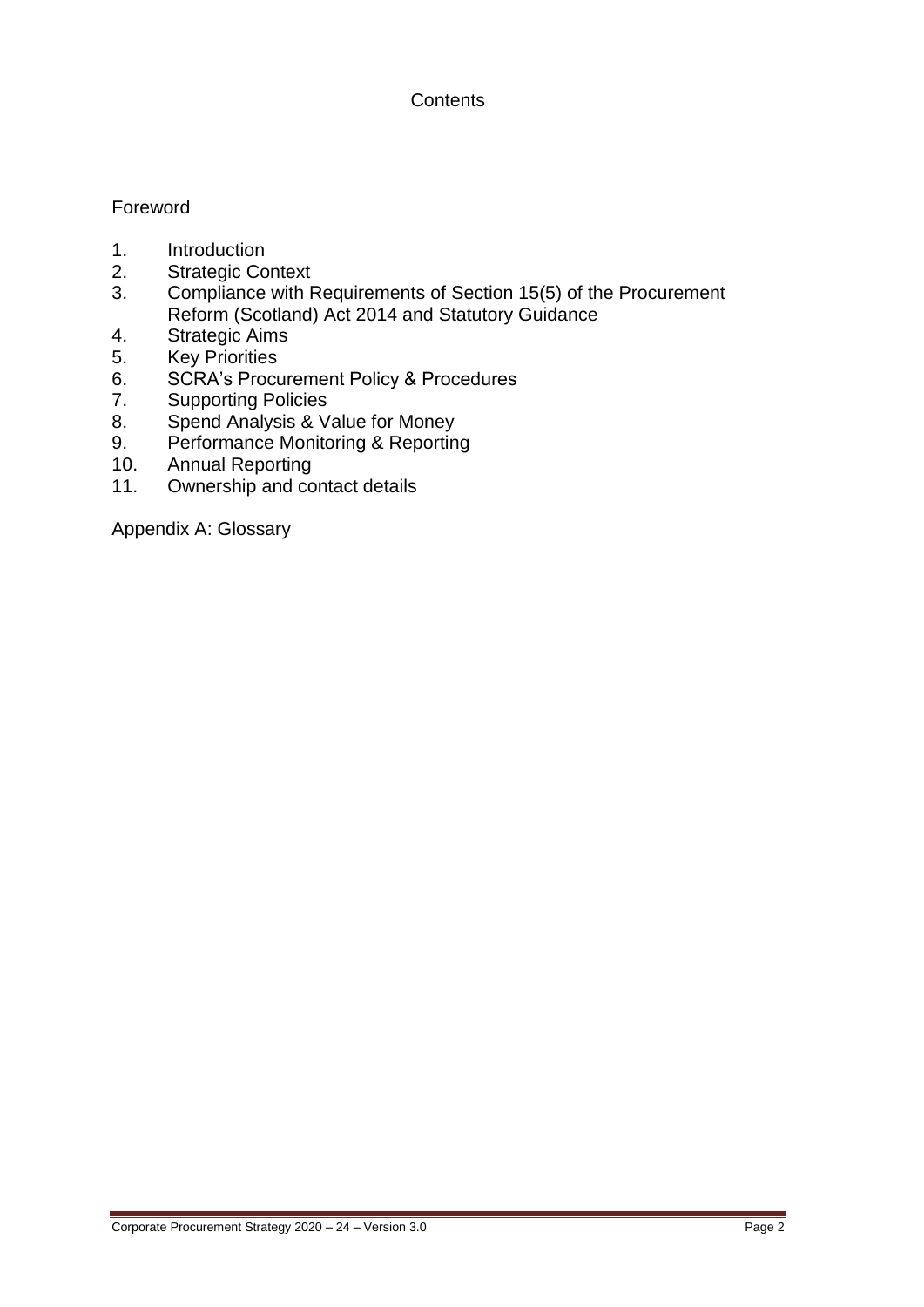## *FOREWORD BY NEIL HUNTER, PRINCIPAL REPORTER/CHIEF EXECUTIVE*

Effective and efficient procurement is very important to all public bodies and SCRA is no different in that regard. This strategy, which has been reviewed and approved by SCRA's Board, sets out how our procurement work in SCRA will benefit Localities and Head Office by ensuring that the goods and services that we consume and rely on in our day to day work represent the best value in terms of quality and price.

#### **Accountability**

| <b>SCRA Board</b>                                   | • Approve Corporate Procurement Strategy                                                                                                                                                                                   |
|-----------------------------------------------------|----------------------------------------------------------------------------------------------------------------------------------------------------------------------------------------------------------------------------|
| <b>Principal Reporter/Chief</b><br><b>Executive</b> | • Responsibility to ensure that procurement activity is<br>carried out in accordance the Scottish Public Finance<br>Manual                                                                                                 |
| Head of Finance &<br><b>Resources</b>               | • Sponsor of the Procurement Strategy                                                                                                                                                                                      |
| <b>Procurement Officers</b>                         | • Responsibility for delivering the Procurement Strategy<br>. Ensure full compliance with Public Sector Regulations<br>• Ensure services purchased are safe for children, young<br>people, their families and staff to use |
| <b>Delegated Purchasers</b>                         | •Support delivery of the Procurement Strategy                                                                                                                                                                              |
| <b>Contracts Review Group</b>                       | • Support the Procurement Team<br>•Membership drawn from across the organisation                                                                                                                                           |

## **Approach**

A solid approach to procurement, captured by this strategy, allows Localities and Teams across the country to have the kind of access to specialist support and advice they need, now and in the future, to make wise, best value decisions about goods and services, to benefit from the scale of national contracts and to vision future ways of making things ever more efficient, responsive and adaptable to our changing needs.

I know the team will really appreciate you taking the time to consider this strategy and for your continued engagement with them on this important aspect of SCRA's work.

Kind regards

Mathite

**Neil Hunter Principal Reporter/Chief Executive**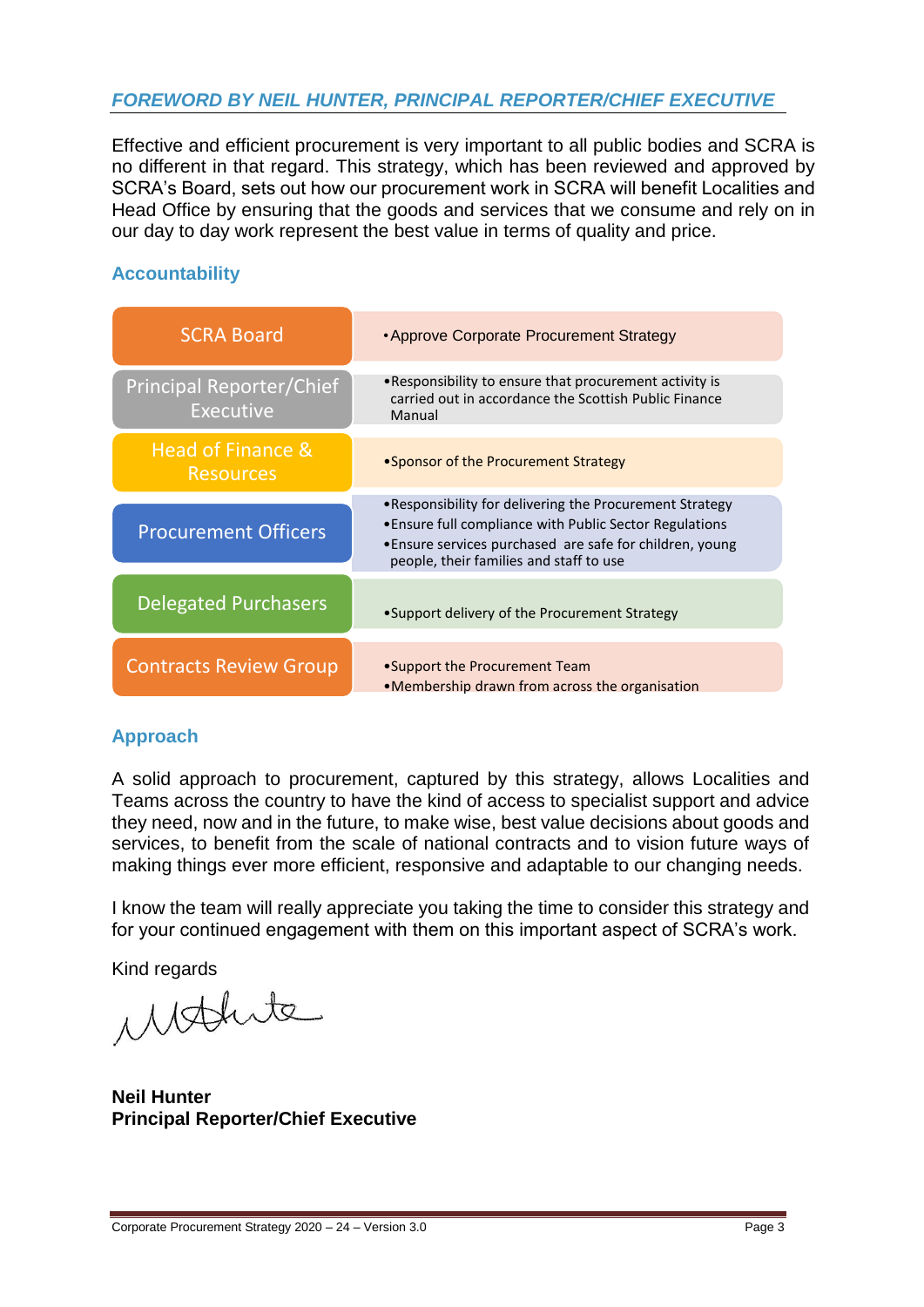## **1. INTRODUCTION**

#### **1.1 About SCRA**

The Scottish Children's Reporter Administration (SCRA) is a national body focused on children and young people most at risk. SCRA was formed under the Local Government (Scotland) Act 1994 and became fully operational on 1st April 1996. Our main responsibilities as set out in the Act are:

- **To facilitate the work of Children's Reporters,**
- To deploy and manage staff to carry out that work,
- To provide suitable accommodation for Children's Hearings.

The Children's Hearings System provides the operational setting in which SCRA and its partner agencies work. The aim is to provide a safety net for vulnerable children and young people, and deliver tailored solutions which meet the needs of the individuals involved, while helping to build stronger families and safer communities.

#### **1.2 Procurement Vision**

Our vision for the future is one where the approach to procurement and contract management is inclusive and fully integrated into our business strategies and a culture of best practice is embedded which will deliver legally compliant procurement processes, ensuring value for money, sustainability, quality services and continuous improvement.

Our inclusive approach will increase supplier diversity by:

- **Eliminating unnecessary barriers to the procurement process to give SMEs,** minority-owned businesses, third sector, social enterprises and other different organisations fair and equal access to opportunities.
- Working proactively to encourage these organisations to participate in the procurement process.
- **Seeking feedback on the procurement process to ensure the process is as** accessible as possible to as many as possible

## **2. STRATEGIC CONTEXT**

This document updates SCRA's 2020-23 Procurement Strategy which was originally published in May 2020 and revised in May 2021. The Strategy now covers the period to 2024 to align it with a change to SCRA's Corporate Plan.

We need to review our Strategy each year and make changes to it where appropriate. This update is the outcome of our second review. It sets out how we plan to carry out our procurements for this financial year, 1<sup>st</sup> April 2022 to 31<sup>st</sup> March 2023, providing focus on some of those policies that we aim to support through procurement. We will publish this Strategy on our [website.](https://www.scra.gov.uk/about-scra/procurement/) 

The Procurement Reform (Scotland) Act 2014 requires a contracting authority with expected annual procurement spend above £5 million to produce a Procurement Strategy.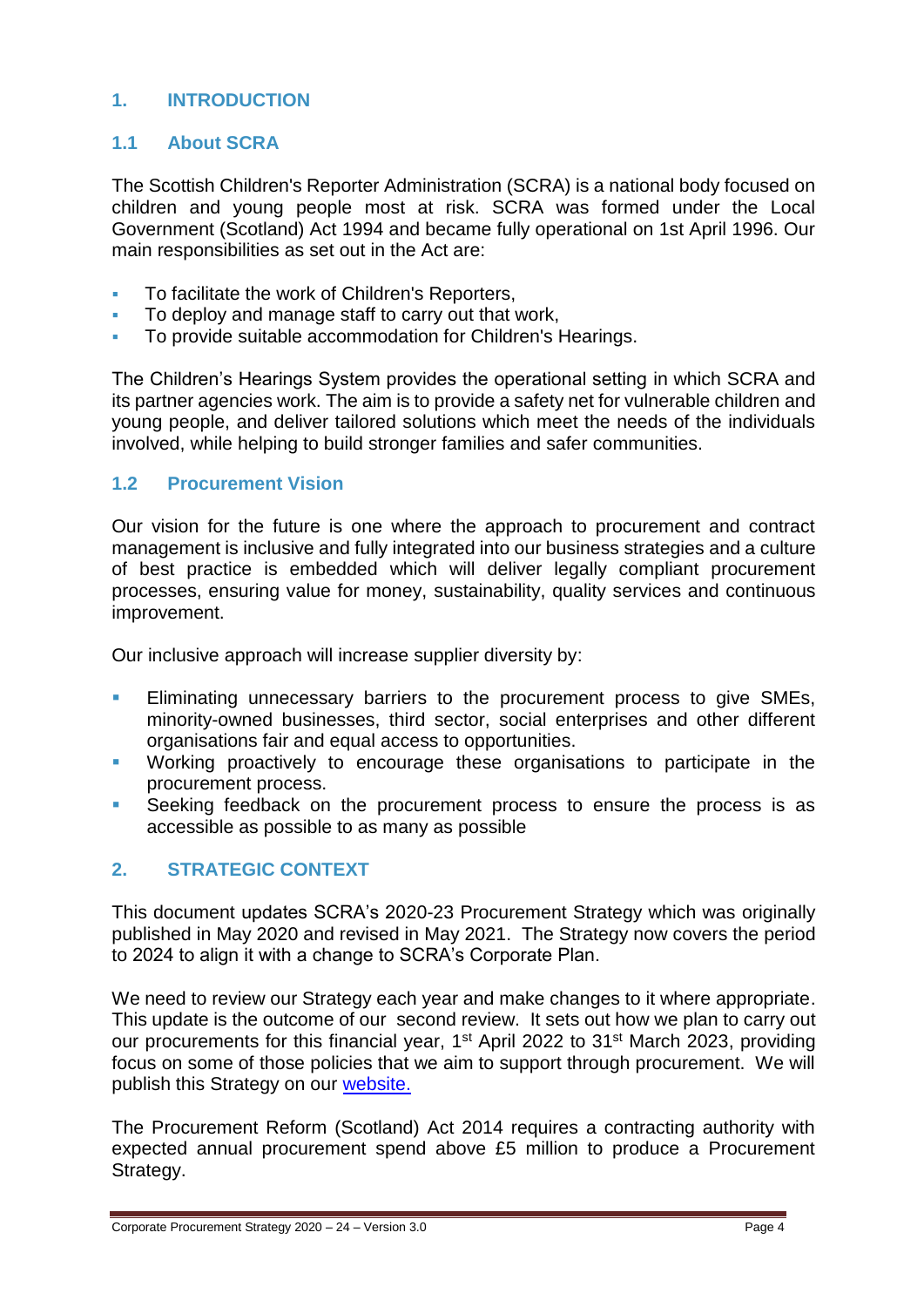The SCRA Corporate Plan 2020-24 sets out the changing environment in which the organisation will operate with a particular focus on working with The Promise and with partners to reform the areas of the Hearings system, outlined in Plan 2021-24 and using Digital technology to support participation by children and young people.

The procurement strategy, which is evolving to reflect developments including Fair Work First, Inclusive Procurement, Climate Change Call to Action and Cyber Security, will support delivery of the Corporate Plan's aims, objectives and values and will ensure compliance with national policies, legislation, tools and guidance including:

- **Procurement Reform (Scotland) Act 2014:**
- **Procurement (Scotland) Regulations 2016;**
- Public Contracts (Scotland) Regulations 2015;
- Concessions Contracts (Scotland) Regulations 2016;
- The Equality Act (2010) and associated Regulations
- Scottish Procurement Policy Notes;
- Procurement Commercial Improvement Programme (PCIP)
- The Scottish Public Finance Manual
- The Construction Procurement Manual
- The Sustainable Procurement Duty tools developed by Scottish Government
- Case Law; and
- **SCRA's Procurement Policy Manual**

SCRA Procurement follows the "Scottish Model of Procurement" using the Scottish Government's Procurement Journey as the basis for our policy and procedures.

#### **3. COMPLIANCE WITH REQUIREMENTS OF SECTION 15(5) OF THE PROCUREMENT REFORM (SCOTLAND) ACT 2014 AND STATUTORY GUIDANCE**

In compliance with Section 15(5) of the Procurement Reform (Scotland) Act 2014 and published Statutory Guidance, SCRA is now required to set out how it will ensure its regulated procurements will:

- Contribute to the carrying out of its functions and achievement of its purposes
- Deliver value for money
- Be carried out in accordance with the General Duties and the Sustainable Procurement Duty
- Ensure payment of invoices are made no later than 30 days after the invoice relating to payment is presented.

## **4. STRATEGIC AIMS**

The principal aims of SCRA Procurement are to:

 Deliver a professional and flexible procurement service to both internal managers and external suppliers through an inclusive procurement approach, ensuring that SCRA receives best value for money in the procurement of all goods, services and works in order to deliver an effective and efficient service to children, young people and families.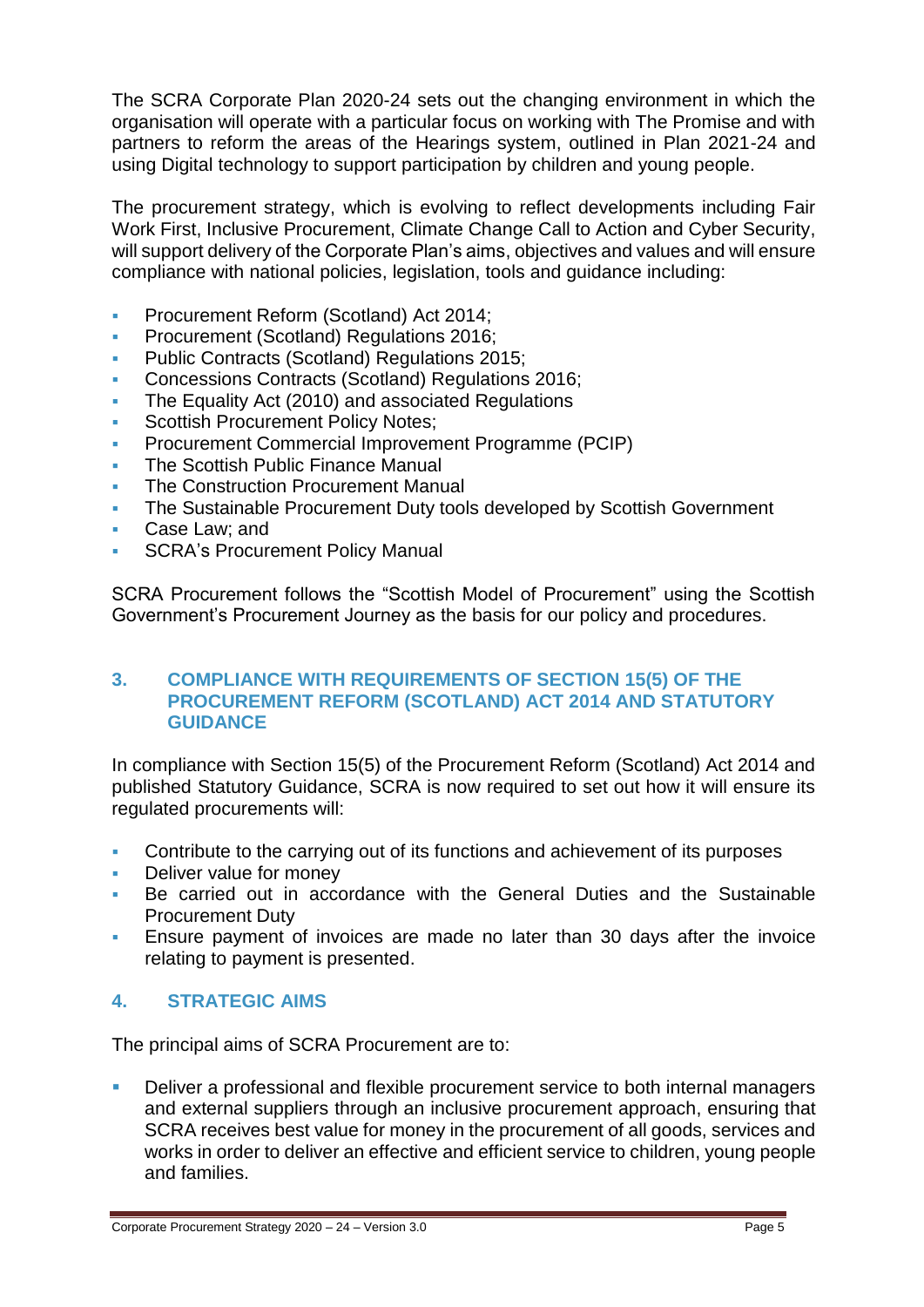- **Contribute to SCRA carrying out its functions and the achievement of its purposes** by ensuring that suitable contracts are in place, in particular to allow the dissemination of information and data and to ensure we have adequate premises for hearings to take place.
- Ensure full compliance with UK legislation and Public Sector Regulations, in accordance with the General Duties and Sustainable Procurement Duty, giving due regard to SCRA's needs and requirements to ensure operational effectiveness is maximised.
- Ensure SCRA's procurement practices contribute to the Scottish Government's objective for sustainable economic growth and contribute to the achievement of relevant National Outcomes.

## **5. KEY PRIORITIES**

In order to achieve the above aims, SCRA Procurement has identified the following key priorities for the period 2020 to 2023:

## **5.1 Priority one: implementation of Fair Work First Criteria**

In accordance with Scottish Procurement Policy Note (SPPN) 03/2021 and the Statutory and Best Practice Guidance, we will continue to embed Fair Work in our organisation through our supply chain by applying the seven Fair Work First criteria in our regulated procurement processes where relevant and proportionate to do so. We will do this by asking suppliers bidding for our contracts to commit to progressing towards adopting the following seven criteria:

- Appropriate channels for effective voice, such as trade union recognition
- Investment in workforce development
- No inappropriate use of zero hours contracts
- Action to tackle the gender pay gap and create a more diverse and inclusive workplace
- Providing fair pay for workers (for example, [payment of the real Living Wage\)](https://www.gov.scot/binaries/content/documents/govscot/publications/advice-and-guidance/2018/07/fair-work-practices-in-procurement-toolkit/documents/information-sheets/6795f34b-5728-4533-a13f-b2bab922617f/6795f34b-5728-4533-a13f-b2bab922617f/govscot%3Adocument/3.%2BFair%2BWork%2B-%2BToolkit%2B-%2BInformation%2BSheet%2B-%2BWhat%2Bis%2Bthe%2Breal%2BLiving%2BWag....pdf).
- Offer flexible and family friendly working practices for all workers from day one of employment
- Oppose the use of fire and rehire practices

We will update our policy to reflect the Fair Work First criteria and continue to incorporate evaluation of other workforce matters in our tenders for regulated procurements where the use of labour is key to the delivery of the contract.

We are also committed to promoting the use of Fair Work Practices, including payment of the Real Living Wage in our non-regulated procurements by including a statement in our tender documents.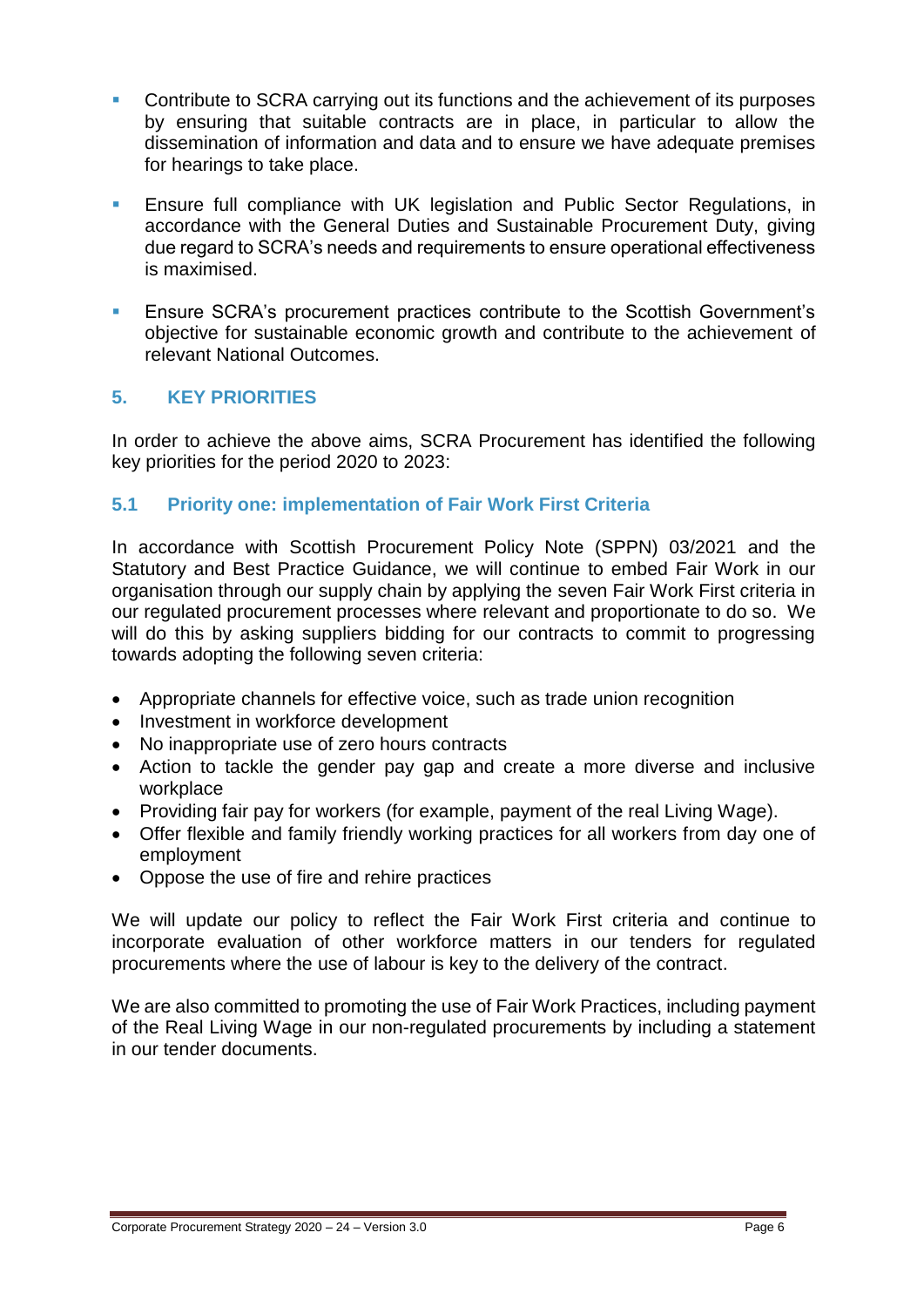#### **5.2 Priority two: working with Suppliers (Including SME's, Supported Businesses & Third Sector)**

To ensure transparency and to assist prospective suppliers, existing suppliers and other stakeholders, SCRA has a section for Procurement on the corporate website, [www.scra.gov.uk,](http://www.scra.gov.uk/) where SCRA publish the Strategy, Procurement Policy and standard Terms & Conditions and has a link to SCRA's profile on Public Contracts Scotland. This information will help suppliers to forecast when contracts will be procured and assist them in bidding for SCRA work.

SCRA is committed to reviewing and updating Procurement Policies and procedures to ensure that SCRA contributes to improving social, economic and environmental wellbeing where relevant in our regulated contracts. This on-going review will ensure that SCRA remains an inclusive organisation and encourages a diverse range of suppliers including SME's, Supported Businesses and the Third Sector. SCRA's tender strategies are designed to promote SME participation wherever possible and tender documentation is written in a manner which is easy to understand SCRA will continue to identify and reserve appropriate contracts for Supported Businesses.

We will work with the Digital Programme Director and Head of Property to build long term resilience into our supply chains.

SCRA has signed up to the Supplier's Charter. Further information about this and practical information for suppliers on bidding for public sector contracts can be found using this [link.](http://www.scotland.gov.uk/Topics/Government/Procurement/Selling)

#### **5.3 Priority three: ensuring Inclusive Procurement**

In line with the Equality Act 2010 and the Equality Act 2010 (Specific Duties) (Scotland) Regulations 2012 as amended, we consider equality, diversity and inclusion throughout tender processes and comply fully with legislation. Where relevant and proportionate in our regulated procurements, we carry out an Equality & Human Rights Impact Assessment (EHRIA) at procurement stage and suppliers are required to provide details of any equality policies and systems that they have in place and that will be utilised when delivering the contract. This is further addressed in SCRA's standard Terms & Conditions.

To monitor the use of SME's we currently request information from Suppliers on the size of their organisation. We will develop an Equality Diversity Form and a Supplier Guide on Inclusion & Diversity to include in our Tenders to promote and monitor inclusive procurement. We will also explore opportunities to provide Diversity Training or an awareness video for Suppliers in the future.

Also addressed in SCRA's standard Terms & Conditions is the Employment Relations Act 1999 (Blacklists) Regulations 2010 which addresses blacklisting activities. This is also covered in the European Single Procurement Document (ESPD) (Scotland).

On completion of a procurement, we offer a debrief to all suppliers to help them improve their competitive performance and this will include any issues specifically pertaining to inclusion and diversity.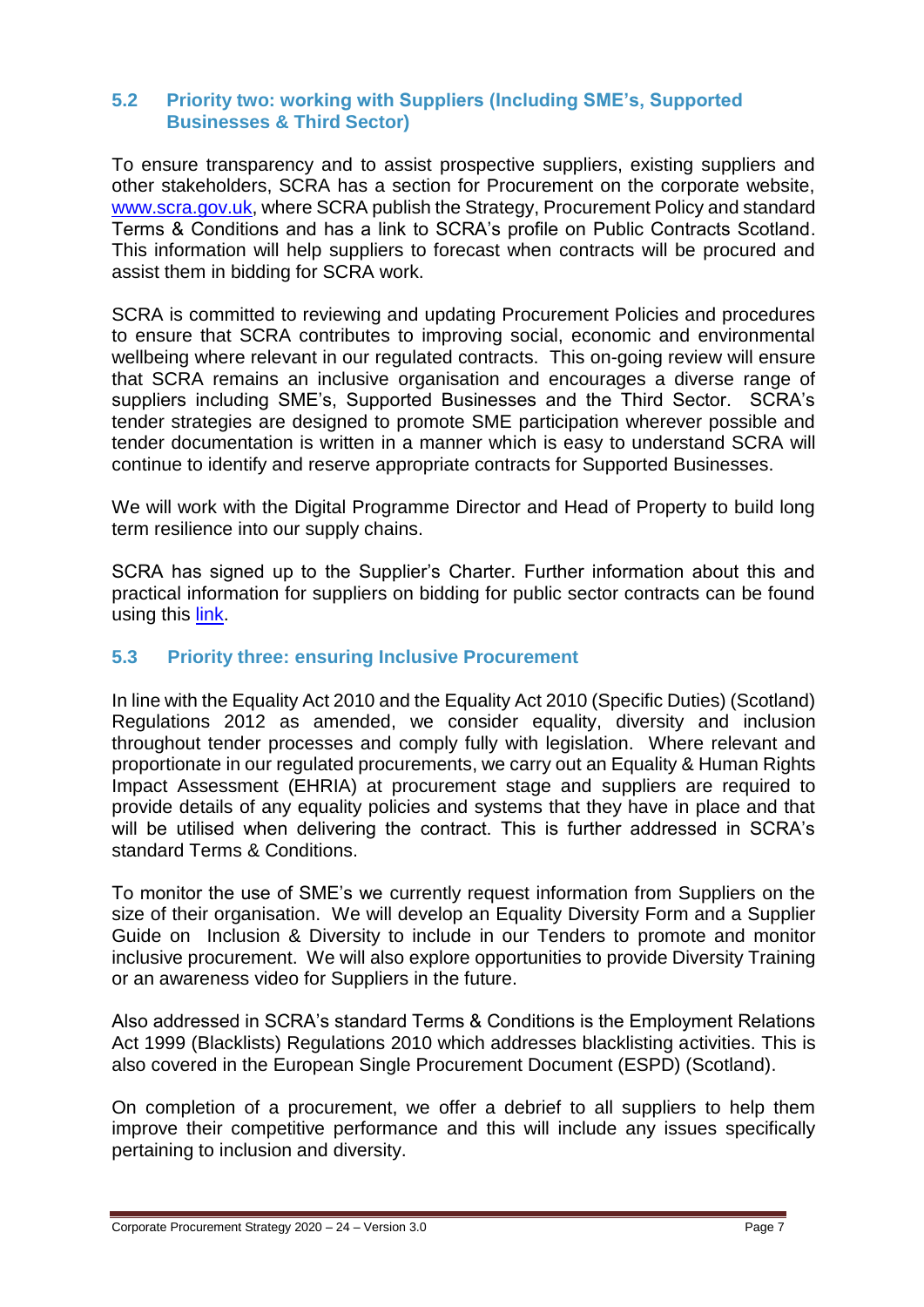In line with our updated General Policy on Consulting and Engaging with those affected by procurements (see 6.1.2) we now include as standard in our letters to Suppliers that we welcome feedback on the procurement process to ensure the process is as accessible as possible to as many as possible.

## **5.4 Priority four: realising Sustainability**

In response to the Sustainable Procurement Duty included in the Procurement Reform (Scotland) Act 2014, our Procurement Policy sets out how SCRA will meet this duty including adopting best practice, meeting legal and financial obligations, securing wider economic, social and environmental benefits, including the use of community benefit clauses, and encouraging the procurement of low carbon options to support the development of a low carbon economy.

In response to the Global Climate Emergency and SPPN 1/2021, we will contribute to SCRA's commitment to reduce indirect emissions of greenhouse gases by:

- Carrying out a review of our procurement pipeline to prioritise where to focus resources to reduce emissions, support biodiversity or a circular economy.
- Reviewing the new Sustainable Procurement Tools and continuing to assess contracts for sustainability opportunities by completing a Sustainability test for all regulated procurements or others with scope to reduce emissions.
- Drive compliance through use of Frameworks which have already considered climate change.
- Reviewing historical consumption patterns to help prioritise where to best focus resources internally to influence demand management, consumption and associated internal policies and ways of working.
- Implementing 2021/22 priority actions from our Sustainable Procurement Action Plan (Flexible Framework)
- Contributing to SCRA's mandatory environmental reporting by completing the procurement section of the annual Climate Change Report.

We will continue to consider the whole life cost and environmental impact of construction projects as appropriate, encouraging recycling and the reuse of materials through waste management plans in order to minimise waste to landfill, look to the use of low energy equipment and environmentally friendly chemicals, and maximise use of materials from sustainable sources in accordance with government buying standards.

Further, SCRA will procure fairly and ethically traded goods and services in accordance with current legislation.

## **5.5 Priority five: continuous improvement**

Our processes are continuously reviewed to take account of revisions to legislation, Scottish Government Procurement Policy Notes and best practice. SCRA underwent the Procurement & Commercial Improvement Programme (PCIP) health check assessment in September 2019 and a Procurement Audit in December 2019 and expect the next PCIP health check to take place in 2023.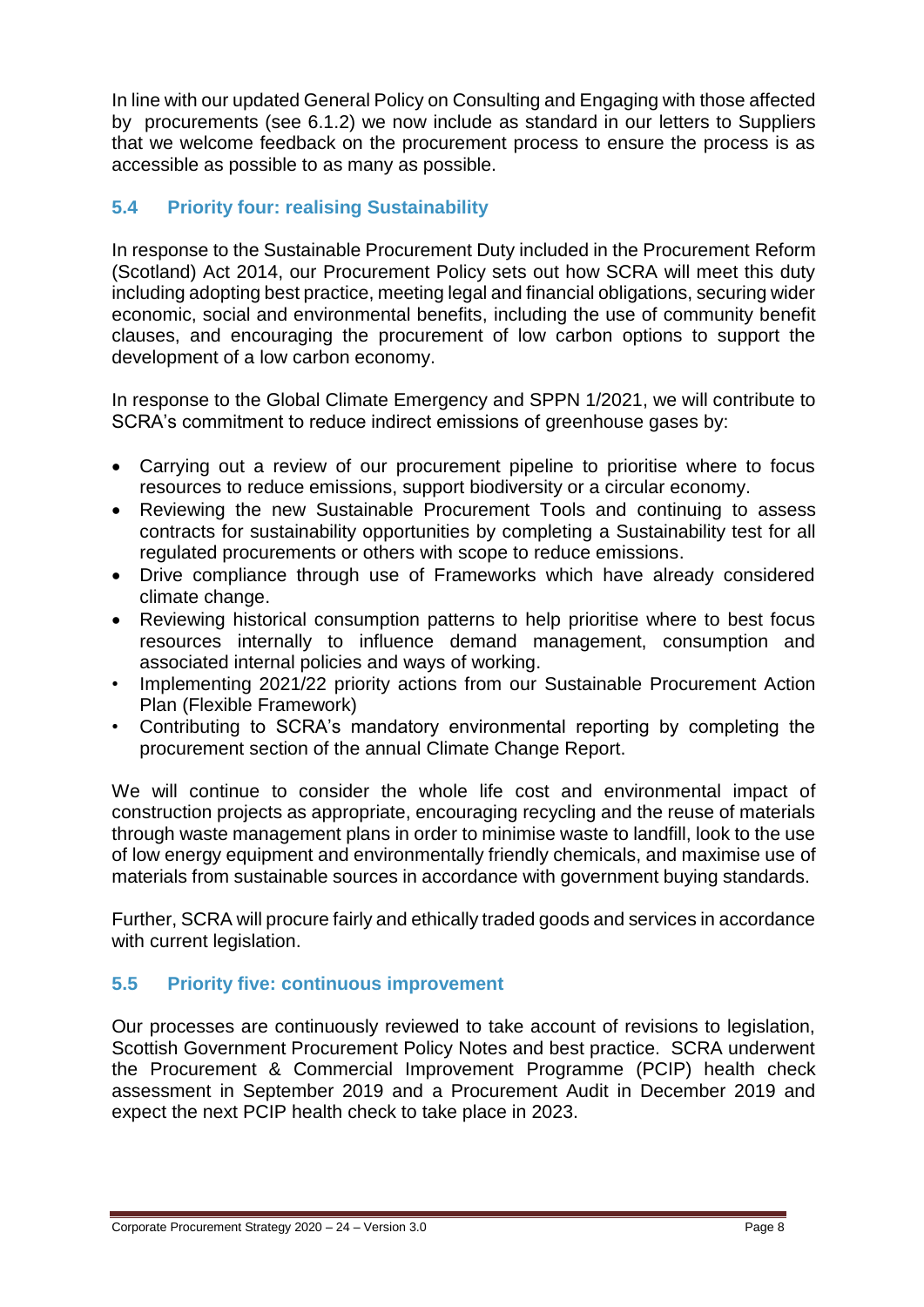Procurement Officers rolled out a new Contract & Supplier Management Handbook and regular meetings have been scheduled with key business teams including Property, Digital, Human Resources and Business Managers.

Further Delegated Purchaser Training was carried out during 2021/22 and we now carry out refresher training every three years. In future, all new Delegated Purchasers will be given training before being given Delegated Purchasing authority. This includes a section on inclusive procurement and social, environmental and economic wellbeing, with a particular focus on reducing inequality, however, our training will be reviewed to ensure it is adequate and to include corporate social responsibility.

We will further embed our approach to savings and benefits by implementing recommendations from the PCIP, including reviewing the Benefits Reporting Guidance to better understand the potential savings which could be claimed and recording the softer benefits from the use of frameworks (e.g. sustainability) and reviewing reporting of BPI's on the Observatory.

The Procurement Team held a Climate Change Workshop attended by the Head of Property and have put in place a number of actions to help achieve SCRA's net zero targets through procurement.

The Procurement Competency Framework has been completed and will inform training requirements for the Team over the remainder of this Strategy period.

More regular dialogue with the Chief Executive and Senior Management Team has taken place to raise the profile of Procurement within SCRA.

We will develop our use of the Procurement Hub to support regular reporting on procurement activities to SCRA's Senior Management Team, the Board and Scottish Government.

SCRA Procurement work closely with the Scottish Government's Procurement Team and other public sector organisations. SCRA collaborate with other public sector organisations through membership of a multi-agency Cluster Group which facilitates the sharing of knowledge, encourages partnership working and assists the group so that the public sector can deliver value for money, pool resources and expertise and better meet the needs of their internal customers. SCRA has participated and will continue to participate in the use of Scottish Procurement collaborative frameworks as a representative of public sector organisations. SCRA has undertaken collaborative procurement with other organisations including Children's Hearings Scotland and as part of the normal procurement process have now implemented the use of the Cyber Assessment Tool and complete Equality & Human Rights Impact Assessment.

## **5.6 Priority six : Information Governance**

We will continue to ensure that all procurements comply with existing information governance legislation and internal policies, including the requirements of the General Data Protections Regulations (GDPR) by reviewing compliance with GDPR requirements and file destruction.

We have fully embedded the use of the Cyber Security Procurement Support Tool (CSPST) into our procurement process, to improve the cyber security and resilience of our Suppliers.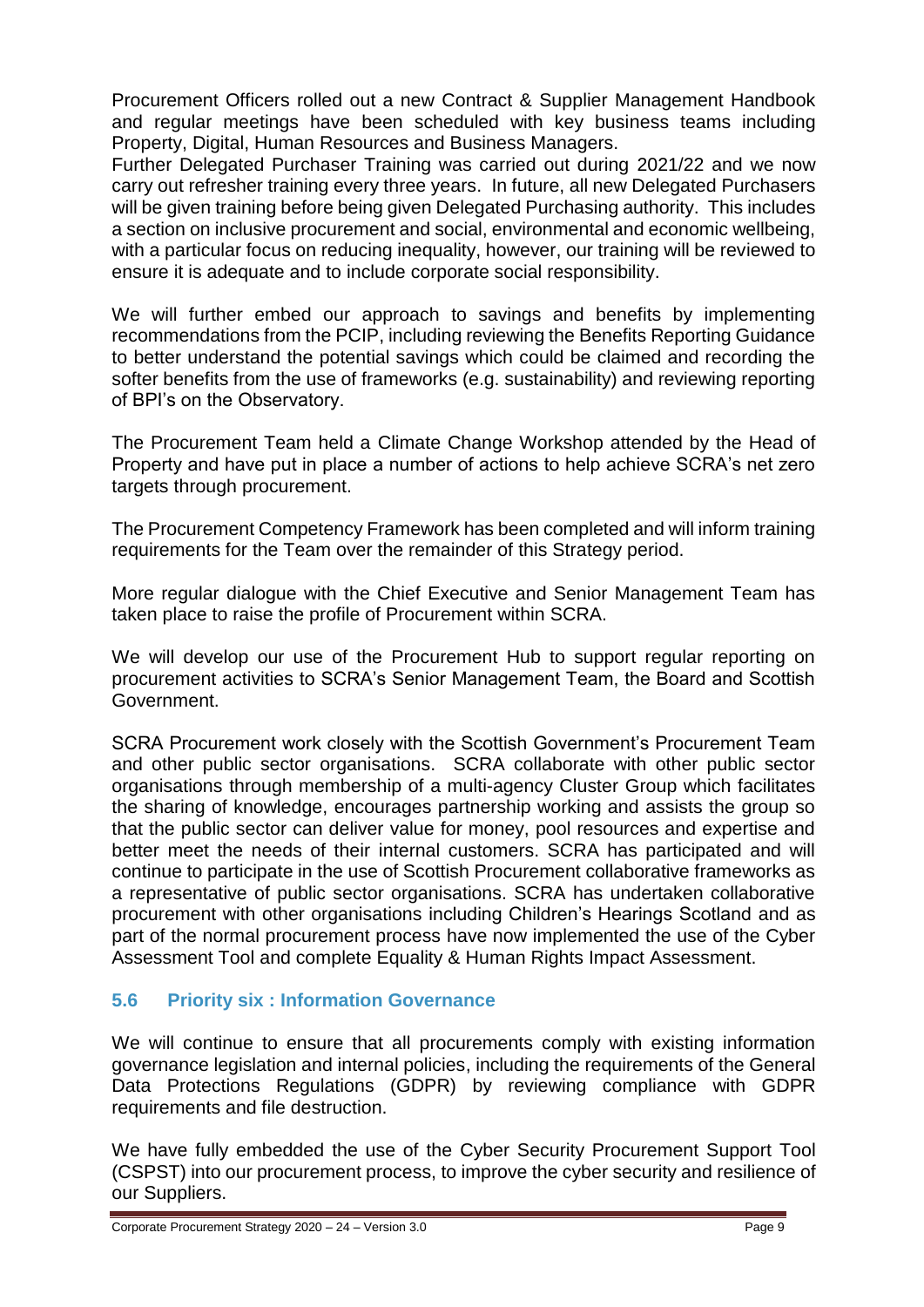## **6. SCRA'S PROCUREMENT POLICY & PROCEDURES**

The following policies are embedded into existing procurement processes and procedures in SCRA and are intended to assist decision making, management and administrative functions. Where appropriate, monitoring, review and reporting of the effectiveness of a policy is a key part of ensuring continuous improvement. In our drive for continuous improvement in our procurement activity, SCRA introduced a Procurement Compliance Check process which is carried out at key stages of a regulated procurement. The Compliance Check looks to identify areas of policy and procedure non-compliance and put in place improvement action plans as necessary.

In addition to the national policies and legislation mentioned in section 3 Strategic Context, SCRA staff are required to take account of the following when undertaking any procurement activity:

- The requirement to have an appropriate level of Delegated Purchasing Authority;
- SCRA's Investment Decision Making (IDM) procedures;
- SCRA's Risk Management Framework;
- Specific SCRA Procurement Policy, including the requirement for procurement activity above £20k to be underpinned by an approved Procurement Strategy;
- The prompt payment of invoices for goods, services and works in line with the Scottish Government's 10 day payment policy, including the adoption of this approach in the procurement of contracts by the inclusion of clauses to ensure the same approach is adopted throughout the supply chain; and
- The requirement for suppliers to comply with relevant environmental and health and safety legislation, such as the Construction (Design and Management) Regulations 2015.

The Procurement Team comply with SCRA's policies listed at section 7 including Fraud & Corruption, Equality & Diversity and Gifts, Hospitality & Other Inducements. They maintain the highest standard of integrity in all business relationships by rejecting any business practice which might reasonably be deemed improper, never using their authority or position for their own financial gain, declaring any personal interest which might affect, or be seen by others to affect, their impartiality in decision making and never breaching the confidentiality of information received in a professional capacity.

SCRA promote the eradication of unethical business practices by undertaking due diligence, where relevant, in relation to modern slavery and other human rights and by continually developing knowledge of these issues.

## **6.1 Local Policies**

In compliance with Section 15(5) of the Procurement Reform (Scotland) Act 2014, SCRA must include a statement on its General Policies. SCRA's response to this requirement is summarised below: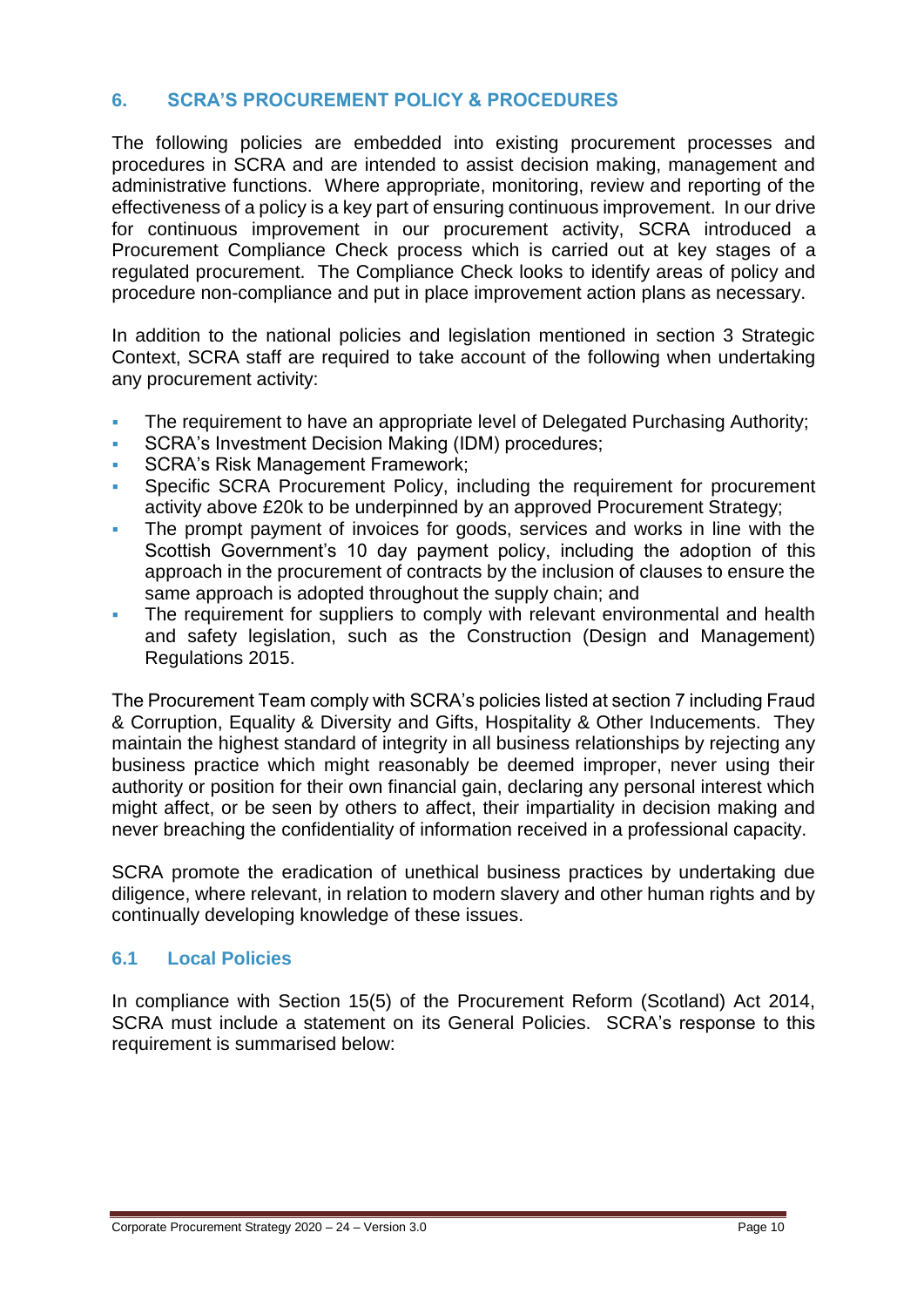## **6.1.1 General policy on the use of community benefits requirements:**

Policy:SCRA requires that the potential for community benefits to be delivered is considered at procurement preparation stage for regulated procurements, prior to approval of the project procurement strategy.

When developing any contract specification, consideration must be given to the suitability of including community benefit clauses, such as the requirement to provide targeted recruitment and training for disadvantaged groups.

The delivery of community benefits is a contractual commitment which will provide opportunities for targeted training and recruitment, including training and jobs for long-term unemployed people, development of the skills and qualifications of the existing workforce, apprenticeships and job start positions and professional graduate training opportunities.

Monitoring, Reviewing & Reporting will include:

- Including details of any community benefits agreed in our contract award notices for regulated procurements;
- Contract management to ensure delivery in accordance with contractual requirements;
- Internal data collection to identify and analyse for trends, consistency and to inform regular lessons learned reviews to identify any improvement opportunities;
- Procurement Strategy Compliance check to provide assurance that the requirements identified at development stage were carried through to the contract;
- The outcome of the above will be summarised in SCRA's Annual Procurement Reports, as per the requirements of the Procurement Reform (Scotland) Act 2014.

#### **6.1.2 General policy on consulting and engaging with those affected by its procurements**

Policy: Consultation and engagement with key stakeholders affected by our procurement activity is embedded in our processes, both during project development and any subsequent procurement activity.

This consultation can include, for example, consultation with internal stakeholders, children and families, other public bodies, e.g. Children's Hearings Scotland, and suppliers via market engagement and meetings.

The appropriate level of consultation and engagement for a project will be identified at development stage. This may include consultation with SME's, minority owned businesses, third sector, social enterprises and other different organisations. Where relevant, Supplier Engagement Days are arranged to inform our procurement strategy. These will now include discussion on inclusive and diverse practices and corporate social responsibilities.

Feedback from consultation during preparation for procurement will be reported in the procurement strategy to provide assurance that an appropriate level of consultation has been undertaken prior to approval to proceed.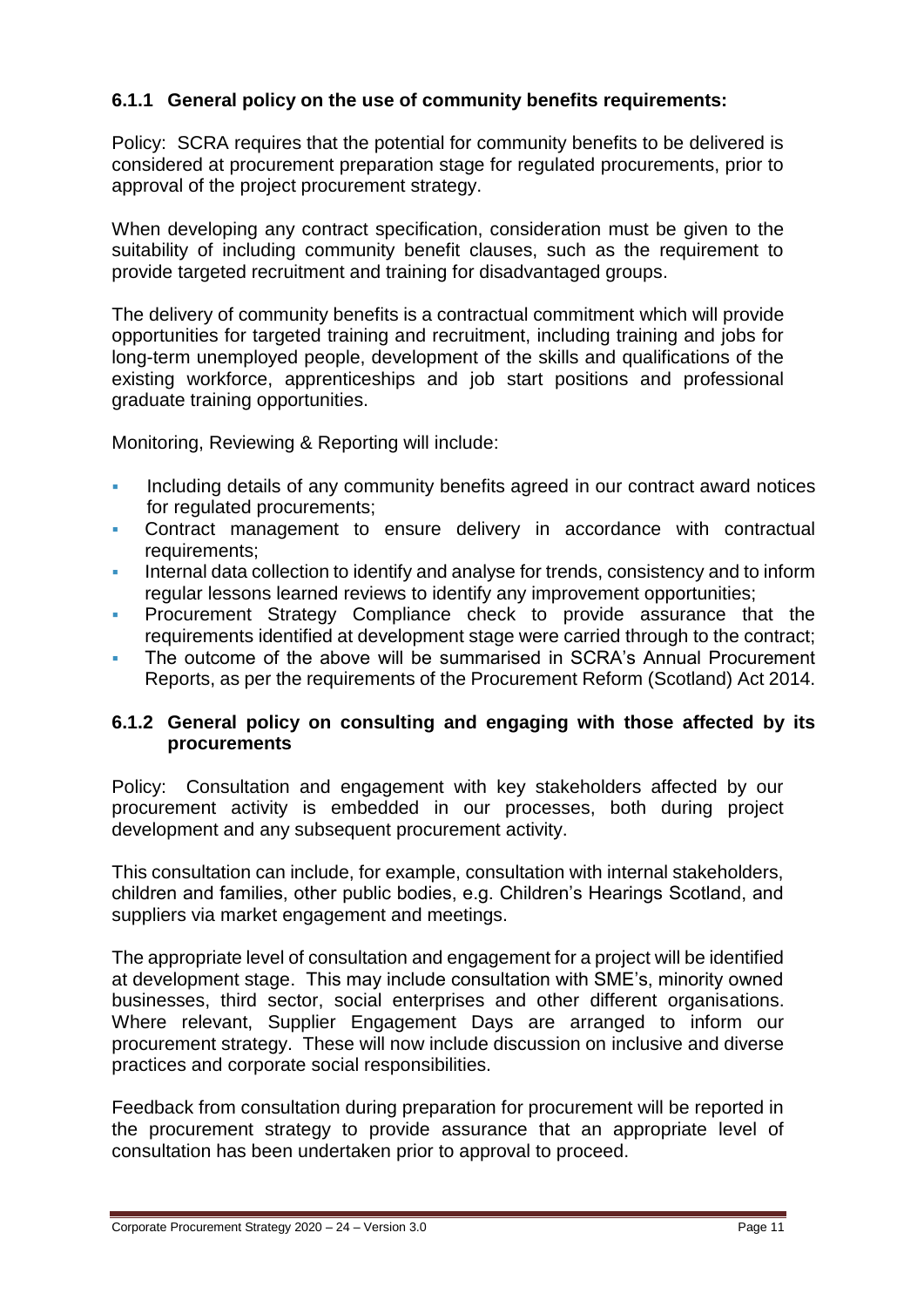Information about the progress of major projects is supported by an appropriate communications strategy. This includes the use of SCRA's Intranet site, (Connect), Team Briefs and specific project websites to provide progress reports and other information of interest to SCRA's employees.

SCRA advertises up and coming tender opportunities for regulated procurements through the Public Contracts Scotland portal and, those valued at over the relevant EU threshold are also advertised through the Official Journal of the European Union (OJEU). Where relevant, an advert should also be placed on SCRA's website.

Monitoring, Reviewing and reporting will include:

- Lessons learned review to identify any complaints regarding a failure to consult;
- Compliance checks to review level of consultation undertaken v that stated in the procurement strategy.
- Recording of any complaints about failure to consult on any of our contracts.

#### **6.1.3 General policy on payment of a living wage to persons involved in producing, providing or constructing the subject matter of regulated procurements**

Policy: SCRA became an accredited Living Wage employer in October 2016. This means that every member of staff in our organisation earns not just the minimum wage, but the Living Wage. Our policy is to consider Fair Work Practices as early as possible in the procurement process. This makes sure that where it is relevant to how the contract is carried out, assessing a business's approach to fair employment, including the Living Wage, can be an important part of the procurement exercise.

Our Policy will be reviewed during 2022/23 to further align this with SCRA's values.

Guidance is available to staff on what should be included, however, consideration should be given to the following for each individual contract:

- To what extent the quality of the delivery of the contract can be affected by those working on it.
- Is there is a risk that suppliers use unfair employment practices? This has mostly been in sectors where low pay is widespread and the Living Wage is not paid, or where, for example, the inappropriate use of zero hours contracts might be used in delivering the contract.

Monitoring, Reviewing & Reporting will include:

- If a commitment has been made in a tender to pay the Living Wage, we record this in the contract award notice, it will form part of the contract and we will monitor it through our contract and supplier management processes.
- Information on which of our contractors pay the Living Wage will be gathered centrally and we will include it in the annual report of our performance against this strategy.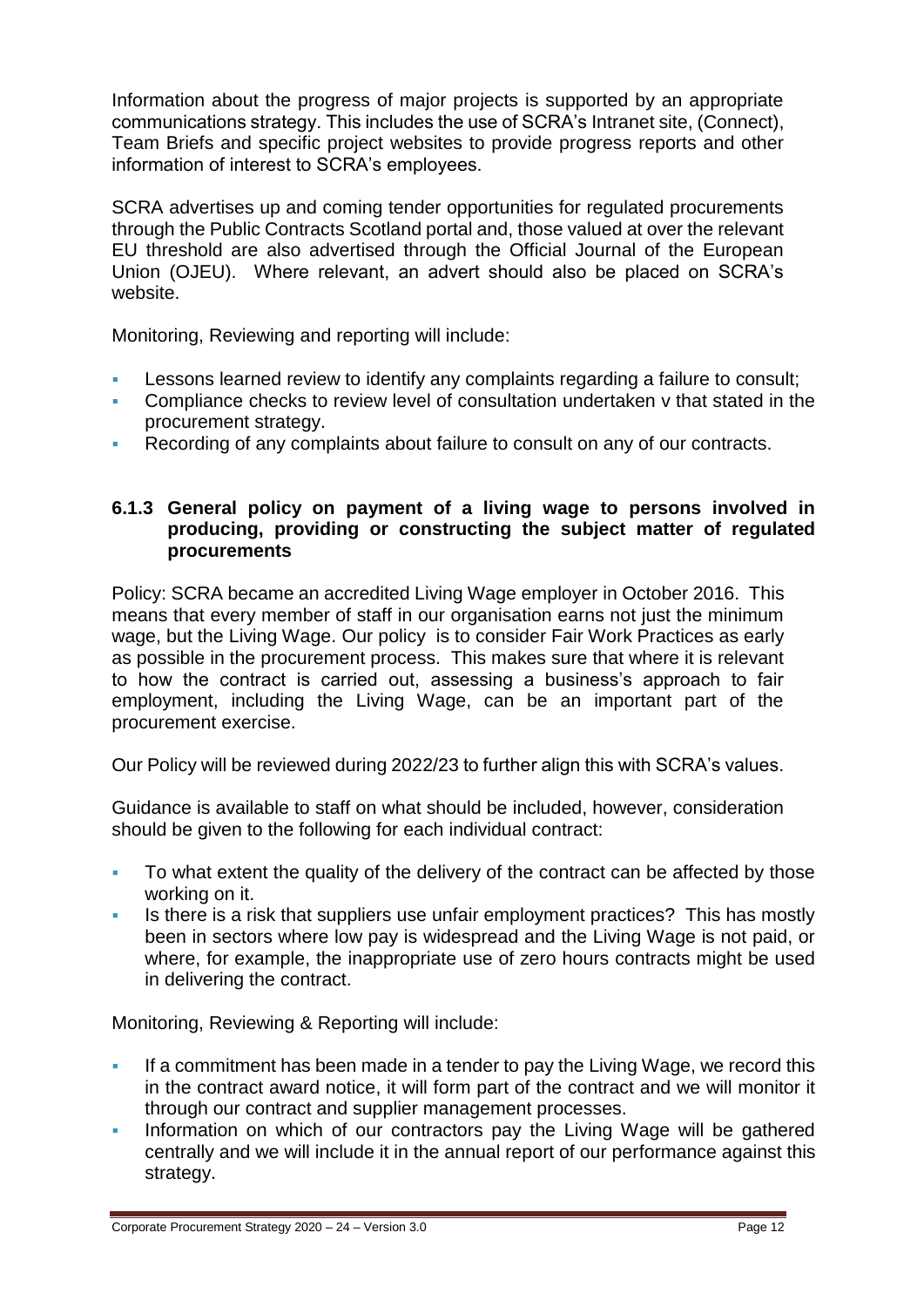#### **6.1.4 General policy on promoting compliance by contractors and subcontractors with the Health & Safety at Work etc. Act 1974 (c. 37) and any provision made under that Act**

Policy: Health and Safety risks are taken into consideration at the design stage of a project and again during preparation for procurement. Factors pertaining to specific health and safety requirements are recorded in the procurement strategy as these will vary depending on the nature of the works, services or goods being purchased.

The supplier will be required to provide information with his tender that provides assurance to SCRA that the necessary legislation will be complied with.

Monitoring, reviewing and reporting will include:

- Contract management to ensure delivery in accordance with contractual requirements;
- Internal data collection to identify and analyse for trends, consistency and to inform regular lessons learned reviews to identify any improvement opportunities;
- Procurement Strategy Compliance check to provide assurance that the requirements identified at development stage of regulated procurements were carried through to the contract;
- The outcome of the above will be summarised in SCRA's Annual Procurement Report in June 2022, as per the requirements of the Procurement Reform (Scotland) Act 2014.

#### **6.1.5 General policy on the procurement of fairly and ethically traded goods and services**

Policy: Consideration of specific requirements and availability in relation to fairly and ethically traded goods and services will be considered at project development stage and recorded in the project Procurement Strategy for approval prior to commencement.

The use of the SPD as standard for regulated procurements allows consideration of whether a potential supplier has been convicted of certain offences and/or committed any acts of professional misconduct and allows suitability to be assessed.

Monitoring, reviewing & reporting will include:

- Contract management to ensure delivery in accordance with contractual requirements;
- Internal data collection to identify and analyse for trends, consistency and to inform regular lessons learned reviews to identify any improvement opportunities;
- Procurement Strategy Compliance check to provide assurance that the requirements identified at development stage were carried through to the contract;
- The outcome of the above will be summarised in SCRA's Annual Procurement Report in June 2022, as per the requirements of the Procurement Reform (Scotland) Act 2014.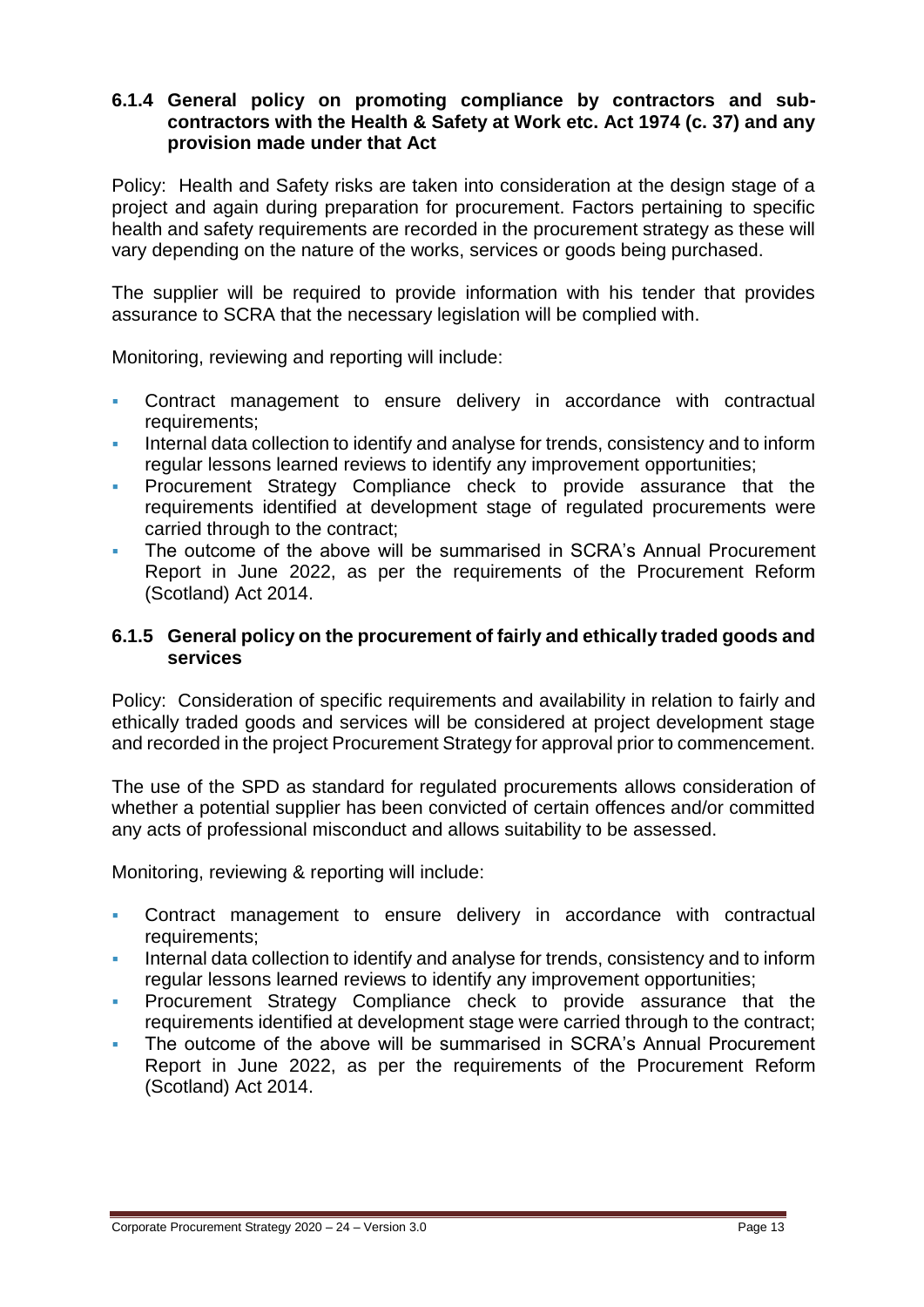#### **6.1.6 General Policy on how it intends its approach to regulated procurements involving the provision of food to:**

- (i) Improve the health, wellbeing and education of communities in the authority's area, and
- (ii) Promote the highest standards of animal welfare

Policy: Not applicable to SCRA contracts as there is no requirement to purchase food via a regulated procurement.

#### **6.2 Local Procedures**

SCRA has a range of procurement procedures dependent on the value and nature of what is being purchased:

#### **6.2.1 Non-Regulated Procurement (Below £50k)**

Where SCRA is seeking quotes for commissions below £50,000, invitations to quote will be sent to a minimum of three appropriate suppliers, where possible through the "Quick Quote" section of the national advertising portal, [Public Contracts Scotland](http://www.publiccontractsscotland.gov.uk/default.aspx) (PCS).

SCRA has a Delegated Purchaser based in each Locality and a number based within Head Office teams. Delegated Purchasers have authority to purchase up to a total contract value of £20k using Route 1 of the Procurement Journey. Contract requirements over £20k or of lower value and more complex nature are passed to Procurement Officers to be competed.

#### **6.2.2 Regulated Procurement (Goods & Services over £50k)**

SCRA's policy, where possible, is to advertise tender opportunities over £50,000 on the national advertising portal, [Public Contracts Scotland](http://www.publiccontractsscotland.gov.uk/search/Search_AuthProfile.aspx?ID=AA00426) (PCS). These may also be advertised on SCRA's website,<www.scra.gov.uk.> Interested suppliers must formally apply for these opportunities through the portal, and applicants will be considered in terms of their capacity and capability to meet SCRA's requirements.

SCRA's Contract Register can be viewed on PCS and interested suppliers can apply to receive automatic notifications of any future SCRA contract opportunities that may be of interest and those of many other Scottish public sector organisations.

During early strategic procurement discussions with Project Managers, options available will be discussed and agreed to ensure the most appropriate route is developed to meet their needs and ensure value for money is achieved. SCRA uses Scottish Procurement frameworks and Crown Commercial Service frameworks where appropriate.

Where there are no appropriate frameworks available, for regulated procurement (over £50k), the Procurement Team work with internal customers to design, develop and procure contracts that are fit for purpose, ensure value for money and are compliant with legislation.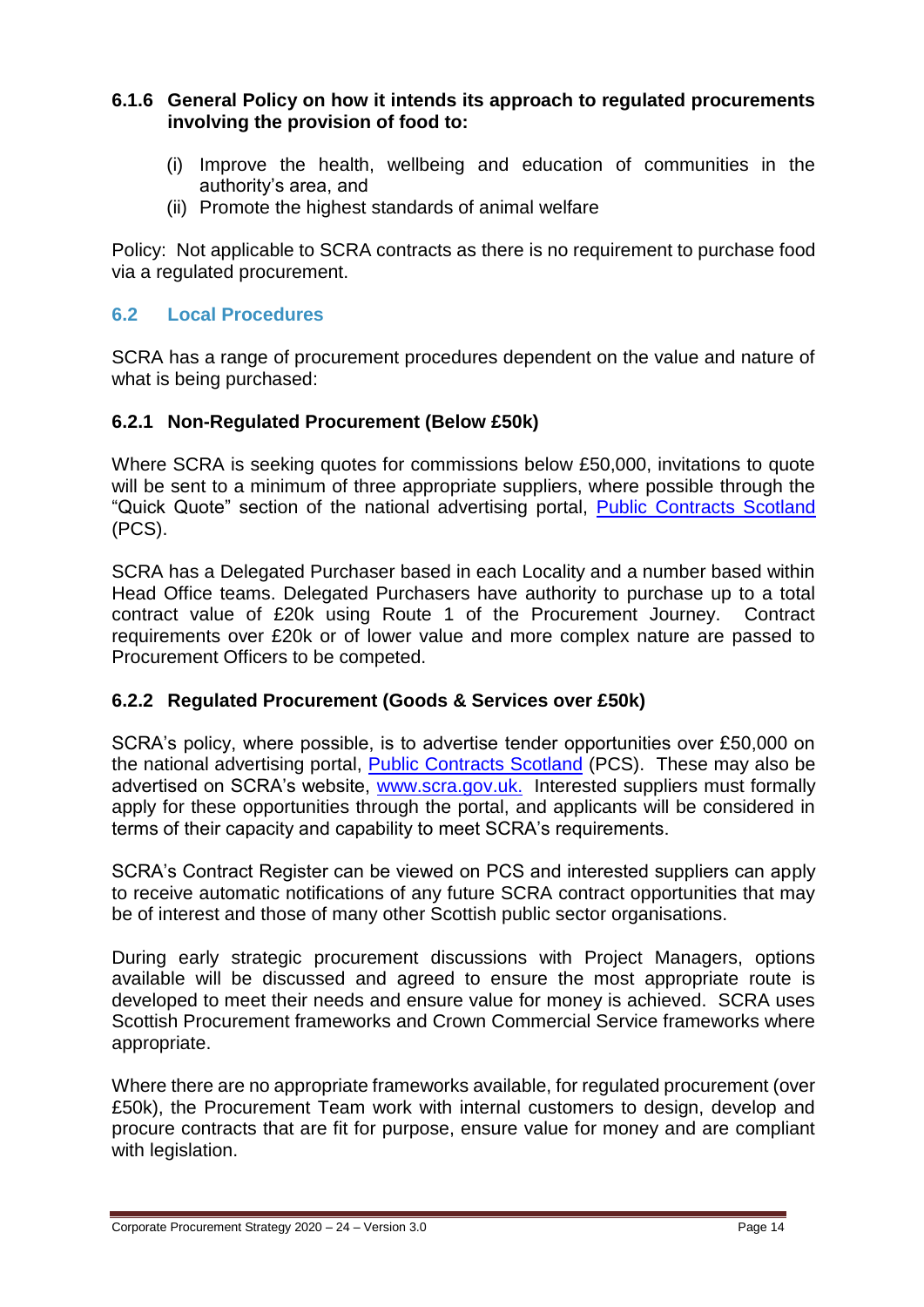SCRA uses the open process where appropriate for regulated procurements to open up the opportunity to suppliers, in particular, to SME's, and reduce paperwork and timescales.

At the end of each regulated procurement, Procurement Officers complete a Tender Recommendation Report which reviews the procurement exercise and requests approval from the Budget Holder and Principal Reporter/Chief Executive Officer before awarding the contract.

## **6.2.3 Non-Regulated Works Contracts (Below £2m)**

SCRA Works contracts are non-regulated due to the value. The Construction Procurement Manual provides mandatory guidance in developing and delivering construction projects and how to take these procurements to market using the appropriate Construction Procurement Route (CPR).

The guidance recommends using CPR1 A for contracts below £500k, which means they can be taken to market without advertising, for example by inviting selected suppliers to bid using the Quick Quote facility on Public Contracts Scotland, however, if an assessment of risk determines that they need wider marketing, CPR1 B will be used and where possible, we may also openly advertise contract opportunities between £250k and £500k on Public Contracts Scotland using CPR1 B.

## **7. SUPPORTING POLICIES**

The Procurement Strategy is supported by other policies and procedures including:

- Risk Management
- Data Protection
- Fraud Protection
- Whistleblowing
- Records Management
- Environmental Management
- **Health and Safety**
- Equality and Inclusion
- Gifts, Hospitality and other inducements
- Conflicts of Interest
- Anti-competitive behaviours
- **Suppliers Charter**

#### **8. SPEND ANALYSIS & VALUE FOR MONEY**

#### **8.1 Expenditure profile**

The Procurement Team carried out the annual spend review for 2020/21 and uploaded this information onto the Scottish Government Information Hub. The spend figures were - Contracted Spend £4,571,667 (94.4%) and Non Contracted £271,384 (5.6%).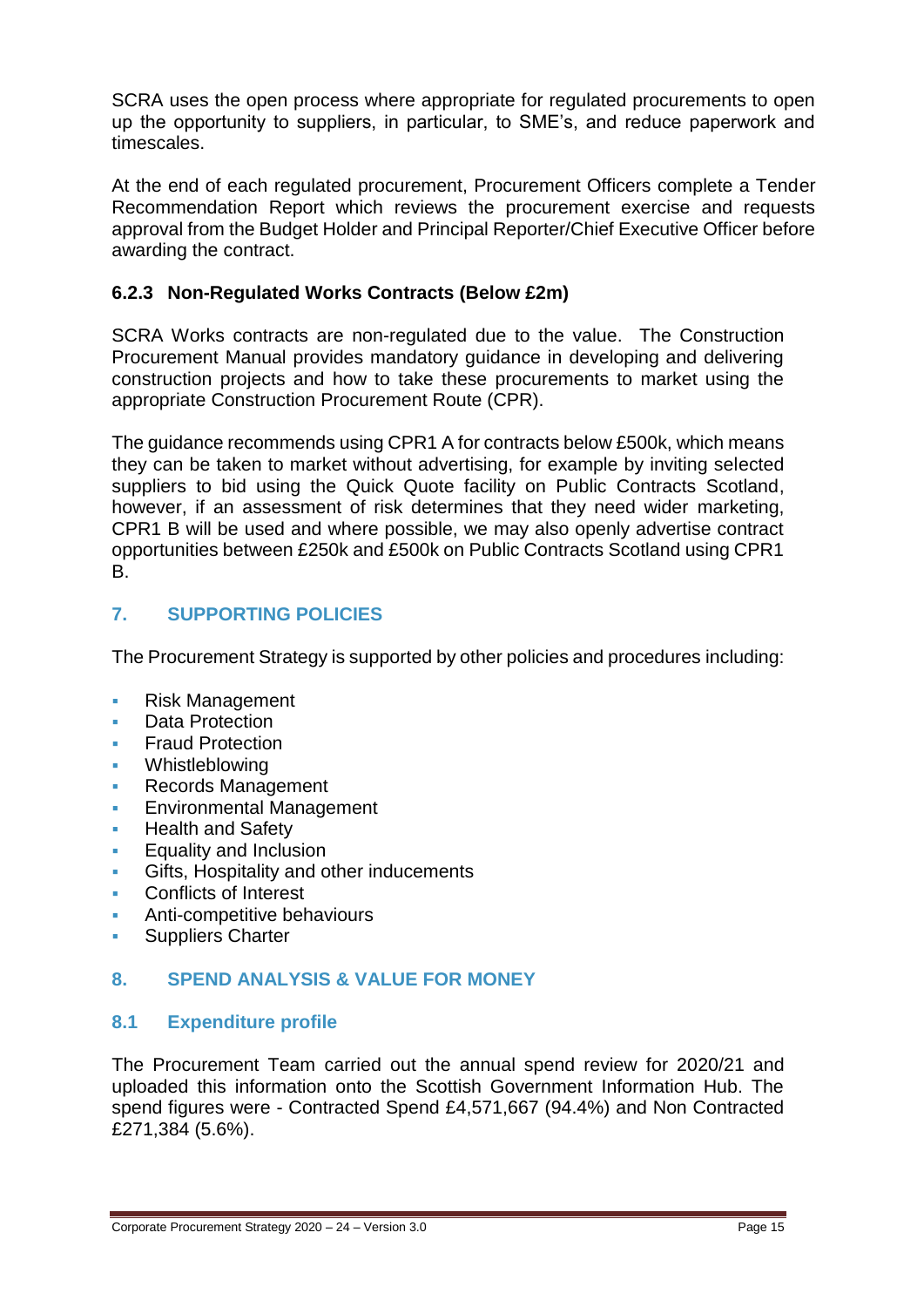## **8.2 Ensuring Value for Money**

SCRA Procurement aim to provide a high quality service for internal customers, which is responsive, pragmatic, timely and delivers value for money. Value for money is based on the optimum combination of whole life cost and quality to meet the user's requirements. SCRA awards regulated procurements on the basis of the most economically advantageous tender (MEAT) which balances value for money and the required quality of goods, services or works being procured.

Working with Project managers, SCRA Procurement makes a contribution to the organisation's annual efficiency savings targets and continue to provide value for money while maintaining the required quality of service.

SCRA's collaborative savings from the use of Scottish Procurement frameworks are gathered and reported every quarter, along with savings from SCRA's own procurement exercises. In addition, using Scottish Government frameworks provides a quicker, compliant procurement route for Project Managers.

#### **8.3 Payment to Suppliers**

SCRA is dedicated to paying suppliers promptly and includes a clause in tender documentation stating that, SCRA's standard payment terms are payment within 30 days, however, where possible, SCRA will endeavour to meet the Scottish Government's payment target of payment within 10 working days of receipt of a valid invoice. SCRA also encourages suppliers to offer the same terms to any subcontractors used on SCRA contracts.

We will comply with legislation where it requires public contracting authorities to automatically receive and process electronic invoices from their suppliers.

#### **9. PERFORMANCE MONITORING & REPORTING**

This Strategy is implemented on a day to day basis by the Procurement Officers, supported by Delegated Purchasers. The priorities set out in the Strategy are translated into specific actions which are included in an annual Team Plan.

The Procurement function is subject to periodic Internal Audit review with any recommendations for improvement considered by the Executive Management Team (EMT) and Audit & Risk Committee (ARC).

The Strategy and Team Plan are reviewed annually and the outcome of the reviews are reported to the EMT and SCRA Board including information on key contracts awarded in the year, annual spend information and changes in legislation. This reporting format has been adapted to ensure the requirements for an Annual Procurement Report are fully met. Team Plan actions are also included in the Corporate and Business Plan process and the actions are monitored regularly.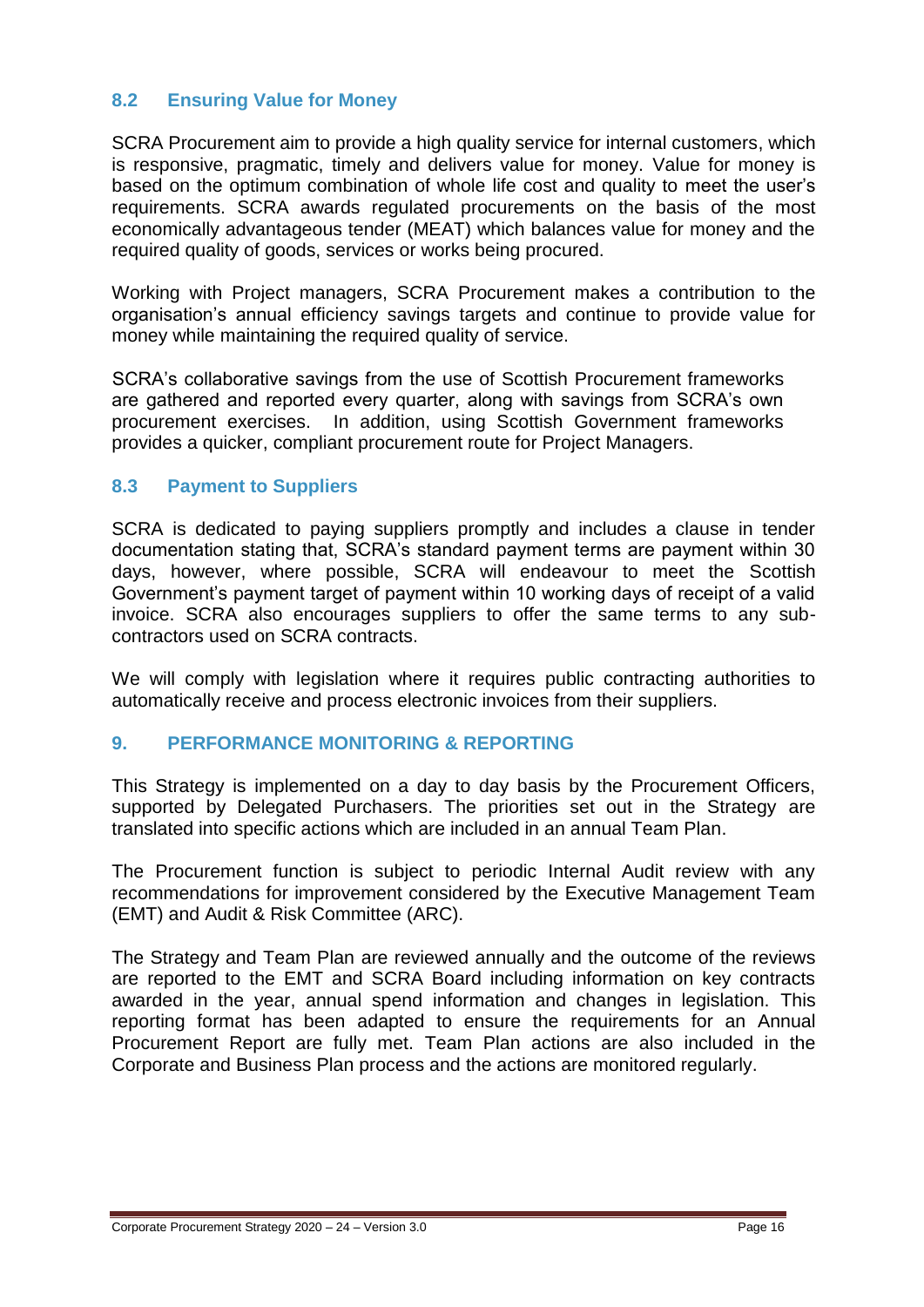## **10. ANNUAL REPORTING**

In accordance with Section 18(2) of The Procurement Reform (Scotland) Act 2014 an Annual Procurement Report is published annually. The Annual Procurement Report includes:

- A summary of the regulated procurements that have been completed during the period covered by the report;
- A review of whether those procurements complied with SCRA's Procurement Strategy;
- The extent to which any regulated procurements did not comply, and a statement detailing how SCRA will ensure that future regulated procurements do comply;
- A summary of any community benefit requirements imposed as part of a regulated procurement that were fulfilled during the period covered by the report;
- A summary of any steps taken to facilitate the involvement of supported businesses in regulated procurements during the report period;
- A summary of regulated procurements expected to commence in the next two financial years; and
- Reporting on other matters as contained within this Strategy.

## **11. OWNERSHIP AND CONTACT DETAILS**

The owner of the Procurement Strategy will be as follows:

Ed Morrison Head of Finance and Resources 0131 244 8585 [ed.morrison@scra.gov.uk](mailto:ed.morrison@scra.gov.uk)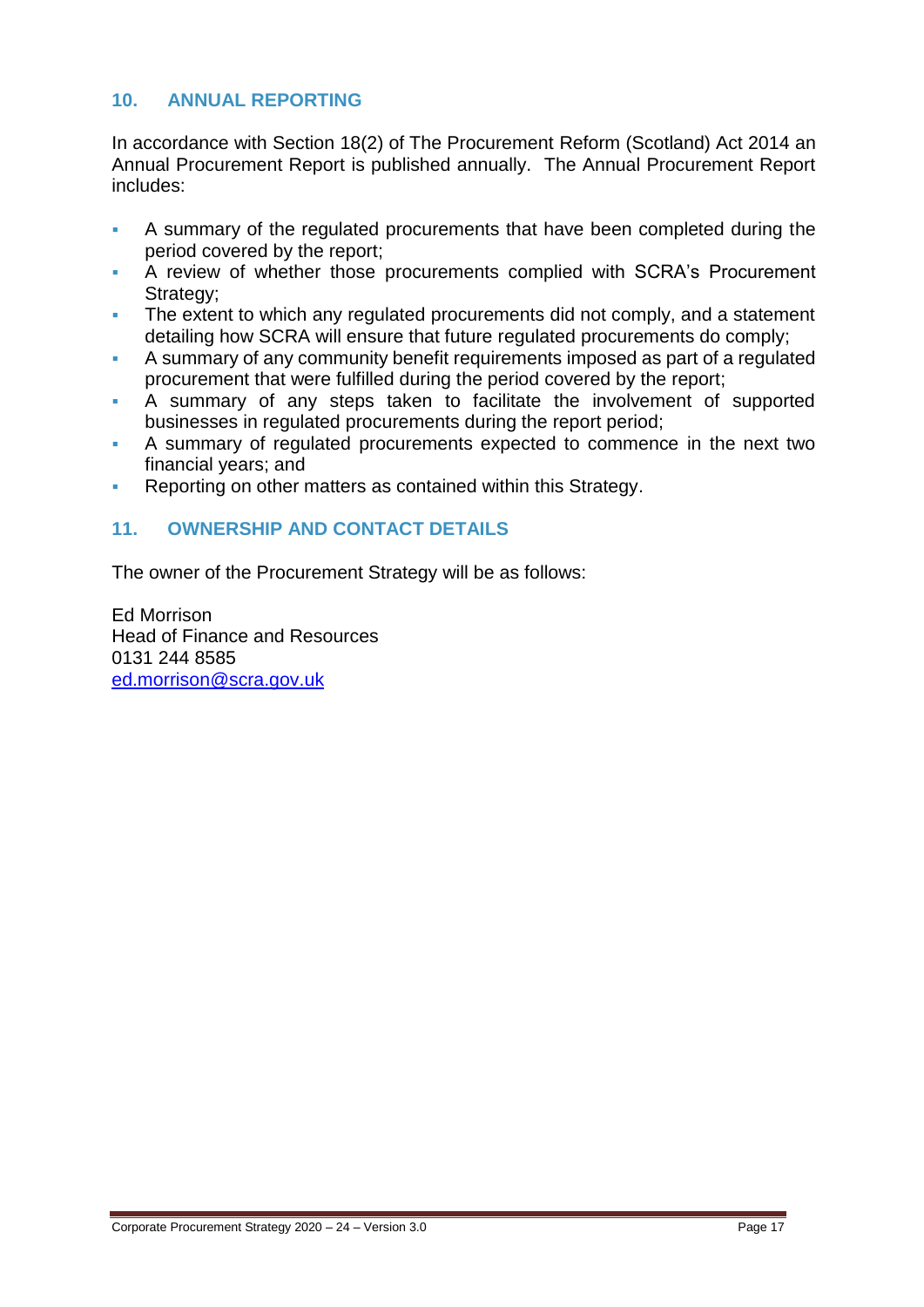# **Appendix A**

#### **Glossary**

| <b>Term</b>                                              | <b>Description</b>                                                                                                                                                                                                                                                                                                                                                                                                                                                                                                                                                                                                                          |  |  |
|----------------------------------------------------------|---------------------------------------------------------------------------------------------------------------------------------------------------------------------------------------------------------------------------------------------------------------------------------------------------------------------------------------------------------------------------------------------------------------------------------------------------------------------------------------------------------------------------------------------------------------------------------------------------------------------------------------------|--|--|
| <b>CIPS</b>                                              | The Chartered Institute of Purchasing and Supply (CIPS) is the leading body<br>representing the field of purchasing and supply chain management.                                                                                                                                                                                                                                                                                                                                                                                                                                                                                            |  |  |
| <b>Collaboration</b>                                     | When two or more groups of people or organisations engage in procurement<br>work together for mutual benefit (CIPS).                                                                                                                                                                                                                                                                                                                                                                                                                                                                                                                        |  |  |
| <b>Commercial</b><br><b>Awareness</b><br><b>Contract</b> | Evidence of commercial acumen. Awareness of the need for efficiency, cost-<br>effectiveness, customer / stakeholder support, a knowledge of the sector and<br>the services the organisation provides and will provide in the future, considering<br>the strategic objectives, current economic climate etc A track record of<br>appropriate procurement skill and experience, evidence of on-going/continual<br>training and development. (Desirable and post/org specific) professional<br>qualification / undertaking or willingness to undertake as appropriate.<br>The process of monitoring the performance of a supplier to contract. |  |  |
| <b>Management</b>                                        |                                                                                                                                                                                                                                                                                                                                                                                                                                                                                                                                                                                                                                             |  |  |
| <b>Corporate Social</b><br><b>Responsibility</b>         | The idea that a company should be interested in and willing to help society and<br>the environment as well as be concerned about the products and profits it<br>makes.                                                                                                                                                                                                                                                                                                                                                                                                                                                                      |  |  |
| <b>DPA</b>                                               | Delegated Purchasing Authority - Is the authority given to an individual to sign-<br>off contracts. It is not to be confused with Delegated Finance Authority as it is<br>important that there is adequate separation of duties between the individual<br>who has finance authority i.e. the budget holder and the individual with<br>purchasing authority i.e. who places the contract.                                                                                                                                                                                                                                                    |  |  |
| <b>DPO</b>                                               | Delegated Purchaser Officer - A permanent individual with Delegated<br>Purchasing Authority (DPA).                                                                                                                                                                                                                                                                                                                                                                                                                                                                                                                                          |  |  |
| <b>Framework</b><br><b>Agreement</b>                     | An agreement or other arrangement between one or more contracting<br>authorities and one or more economic operators which establishes the terms (in<br>particular the terms as to price and, where appropriate, quantity) under which<br>the economic operator will enter into one or more contracts with a contracting<br>authority in the period during which the framework agreement applies.                                                                                                                                                                                                                                            |  |  |
| Influenceable<br>Spend                                   | The value of Procurement relevant spend which was actually influenced by<br>Procurement.                                                                                                                                                                                                                                                                                                                                                                                                                                                                                                                                                    |  |  |
| <b>Key Suppliers</b>                                     | Those suppliers identified as business critical in terms of risk/value and<br>business continuity.                                                                                                                                                                                                                                                                                                                                                                                                                                                                                                                                          |  |  |
| <b>Maverick spend</b>                                    | Purchase orders placed for goods and services not utilising existing<br>frameworks/contracts, unless legitimately endorsed by the local purchasing<br>team and/or where awarded in accordance with corporate procurement policy.                                                                                                                                                                                                                                                                                                                                                                                                            |  |  |
| <b>MEAT</b>                                              | The most economically advantageous tender (MEAT) criterion enables the<br>contracting authority to take account of criteria that reflect qualitative, technical<br>and sustainable aspects of the tender submission as well as price when<br>reaching an award decision.                                                                                                                                                                                                                                                                                                                                                                    |  |  |
| <b>OJEU</b>                                              | Official Journal of the European Union.                                                                                                                                                                                                                                                                                                                                                                                                                                                                                                                                                                                                     |  |  |
| <b>Open Procedure</b>                                    | A one-stage procedure whereby all suppliers are invited to tender for the<br>contract or framework agreement. The organisation cannot limit the number of<br>bids it receives.                                                                                                                                                                                                                                                                                                                                                                                                                                                              |  |  |
| <b>Procurement</b><br><b>Exercise</b>                    | Full end to end procurement exercise documentation from strategy<br>development to contract & supplier management.                                                                                                                                                                                                                                                                                                                                                                                                                                                                                                                          |  |  |